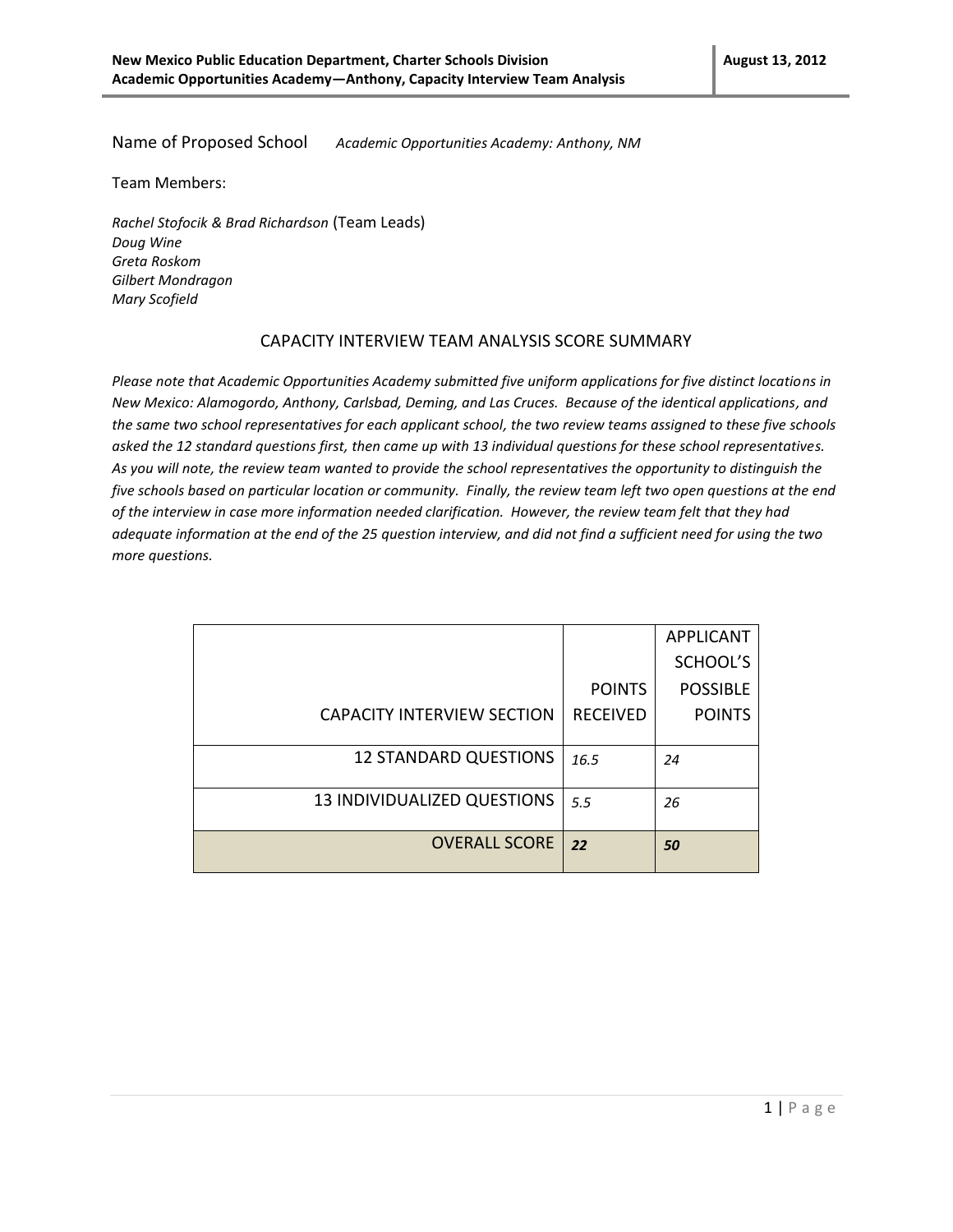| <b>Educational</b><br>Plan | Describe a typical day for a student in your school. Please be as concise and specific as<br>1.<br>possible; consider the teachers, the materials, the class, the parents, ancillary staff,<br>etc. If the typical day will differ by school, please describe those differences.                                                                                                                                                                                              |
|----------------------------|-------------------------------------------------------------------------------------------------------------------------------------------------------------------------------------------------------------------------------------------------------------------------------------------------------------------------------------------------------------------------------------------------------------------------------------------------------------------------------|
| 1                          | <b>Comments:</b><br>The review team determined that the group did not fully answer the question. Specifically,<br>the review team still did not understand how classes and grades were separated, we did<br>not understand the schedule, we did not understand exactly how the school day would be<br>created by student need, or how can you manage something like this with 300 students.                                                                                   |
| <b>Educational</b>         | What is your plan if the school's actual enrollment population is different from the<br>2.<br>targeted population you originally intended to serve?                                                                                                                                                                                                                                                                                                                           |
| Plan                       | If your plan will differ by school, please describe those differences.                                                                                                                                                                                                                                                                                                                                                                                                        |
| $\overline{2}$             | <b>Comments:</b><br>The review team agreed that once the question was clarified for the founders, they<br>answered it well. They brought up the bilingual program, serving students coming from<br>foster care etc.                                                                                                                                                                                                                                                           |
| <b>Governance</b>          | Please explain the delineated roles and responsibilities of, and the relationships<br>3.<br>between, the founders, the governing body, and the school's administration during the<br>transitional period between the planning year and the first year of operations.<br>Describe how those relationships evolve over the full term of the charter.<br>If the evolving roles, responsibilities, and relationships will differ by school, please<br>describe those differences. |
| Ц                          | <b>Comments:</b><br>The review team agreed that the founders' responses demonstrated a lack of<br>understanding of NM Charter School Governance Laws. They did not have a concrete plan<br>for the transition or delineation of roles.                                                                                                                                                                                                                                        |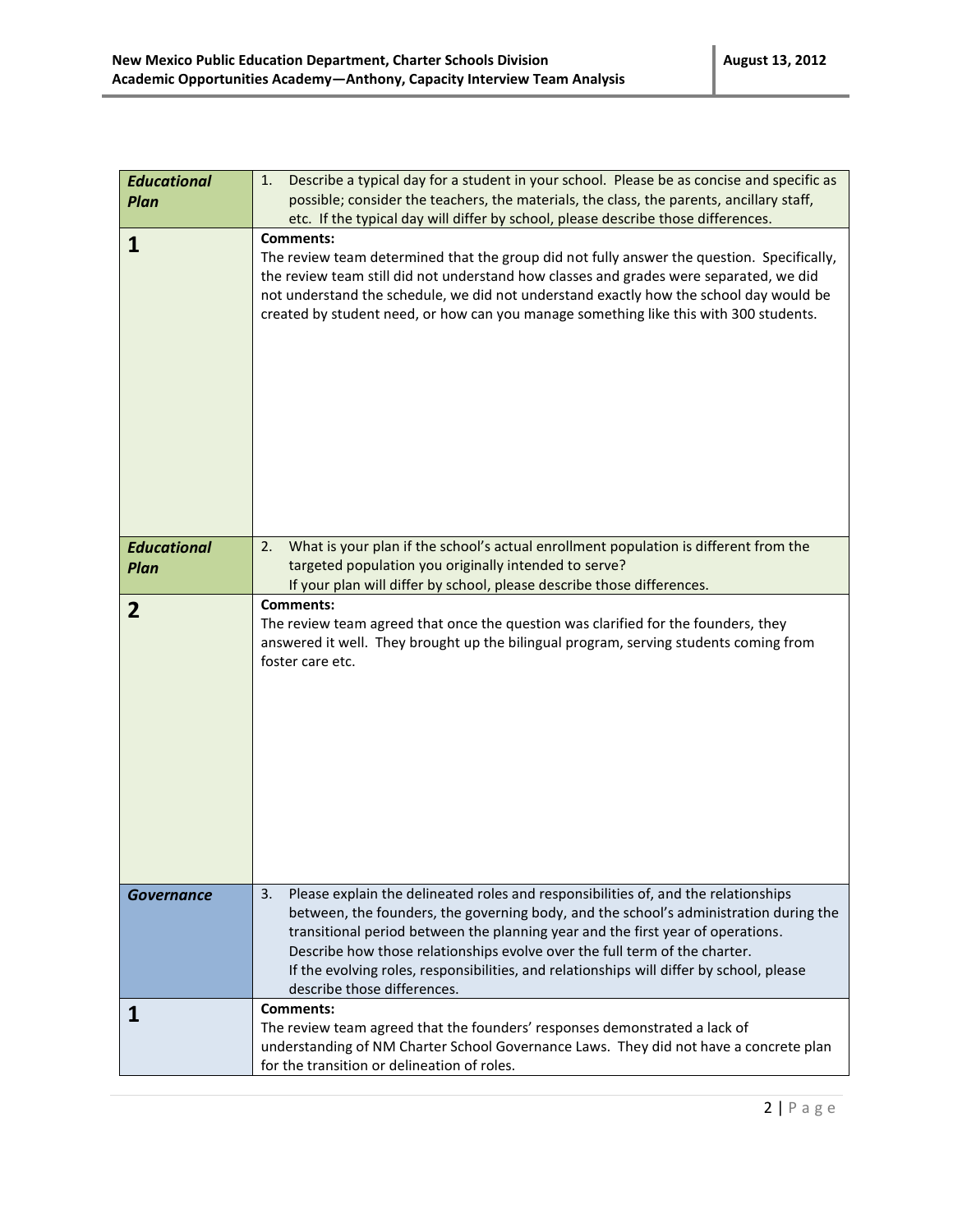| <b>Governance</b> | How does the school's governing body exercise its oversight and accountability? What<br>4.<br>does the governing body have oversight of?                                                                                                                                                                                                                                                                                                          |
|-------------------|---------------------------------------------------------------------------------------------------------------------------------------------------------------------------------------------------------------------------------------------------------------------------------------------------------------------------------------------------------------------------------------------------------------------------------------------------|
|                   | If this will differ by school, please describe those differences.                                                                                                                                                                                                                                                                                                                                                                                 |
|                   | Comments:                                                                                                                                                                                                                                                                                                                                                                                                                                         |
| 2                 | The review team agreed that the beginning of the response was confusing, but as the<br>applicants continued, their understanding of governing body (GB) accountability and<br>oversight was correct and clear.                                                                                                                                                                                                                                    |
|                   |                                                                                                                                                                                                                                                                                                                                                                                                                                                   |
| <b>Facility</b>   | Describe your plan for acquiring a facility and ensuring that the facility meets<br>5.<br>educational occupancy standards required by applicable New Mexico construction<br>codes. Whose responsibility is it to carry out this major piece of opening a charter<br>school?<br>If the plan will differ by school site, please describe those differences.                                                                                         |
| 1.5               | <b>Comments:</b><br>The review team decided that while the founders appear to have made progress on this<br>aspect-they have a charter school real estate agent, they have visited buildings where<br>businesses have closed—they never offered specifics regarding a potential facility in each<br>location. Rather the answer was vague and never attempted to cover the specifics of<br>Anthony, Alamogordo, Carlsbad, Deming, and Las Cruces. |
| <b>Facility</b>   | If you cannot find a building that meets PSFA approval, what is your next steps plan?<br>6.                                                                                                                                                                                                                                                                                                                                                       |
|                   | If the next steps plan will differ by school site, please describe those differences.                                                                                                                                                                                                                                                                                                                                                             |
| 1                 | Comments:                                                                                                                                                                                                                                                                                                                                                                                                                                         |
|                   | The review team agreed that the founders' answer to this question demonstrated their lack<br>of research and understanding in New Mexico facilities laws. While the applicants are                                                                                                                                                                                                                                                                |
|                   | coming from Texas, the review team agreed that they should have done more research                                                                                                                                                                                                                                                                                                                                                                |
|                   |                                                                                                                                                                                                                                                                                                                                                                                                                                                   |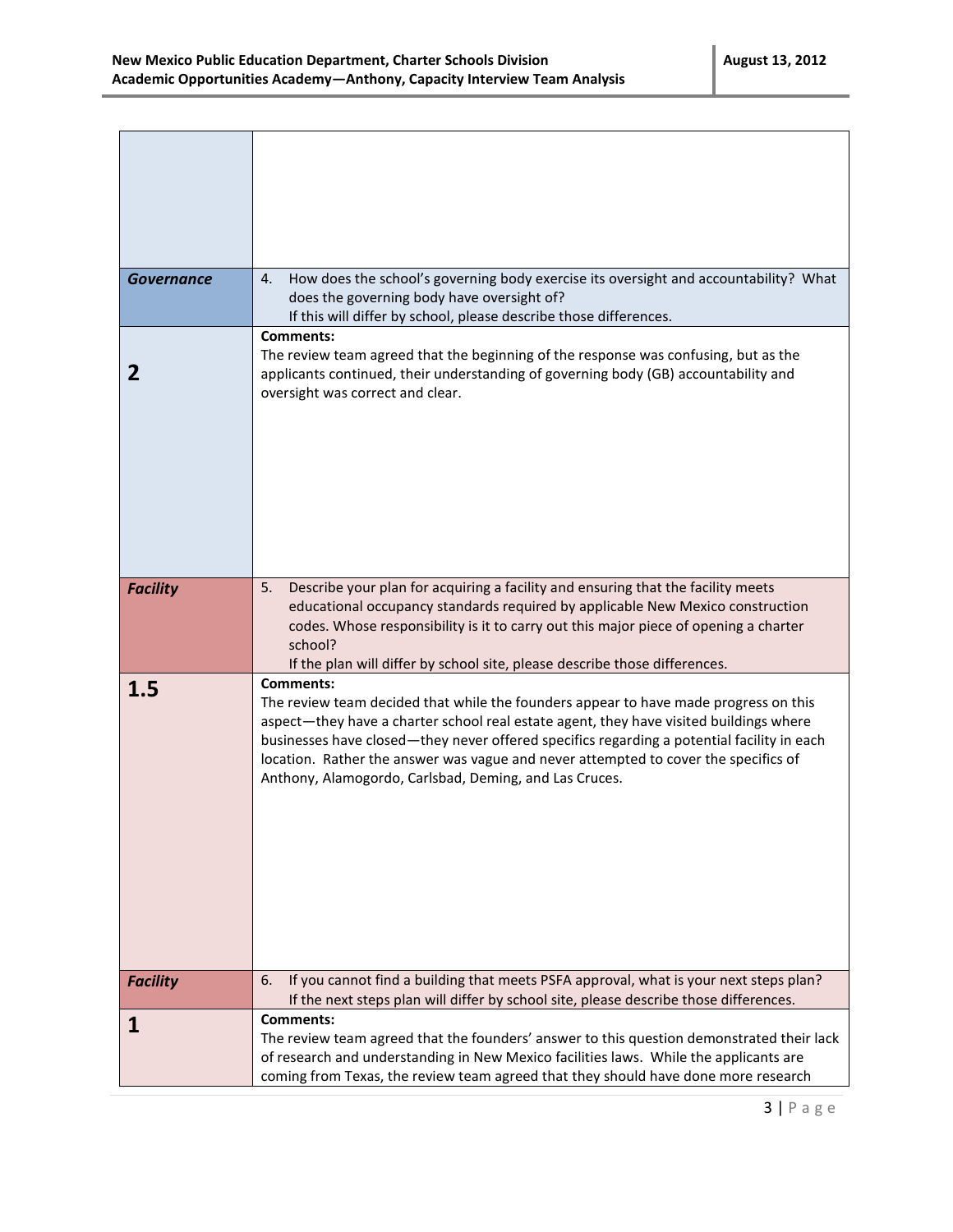| <b>Finance</b>      | regarding New Mexico Charter Schools prior to the interview (they were given the<br>questions beforehand).<br>How are you going to open your school without federal start-up funds?<br>7.                                                                                          |
|---------------------|------------------------------------------------------------------------------------------------------------------------------------------------------------------------------------------------------------------------------------------------------------------------------------|
|                     | If the plan will differ by school, please describe those differences.                                                                                                                                                                                                              |
| 0                   | <b>Comments:</b><br>The review team agreed that the founders' answer to this question revealed their<br>unpreparedness for funding without start-up funds. The founders offered a "personal loan"<br>from a friend as an option though they also admitted that this was not legal. |
| <b>Finance</b>      | If something in your budget is not working as planned, for instance, you do not get the<br>8.<br>desired enrollment numbers for the first year, what will be your plan of action?<br>If the plan of action will differ by school site, please describe those differences.          |
| $\overline{2}$      | <b>Comments:</b><br>The review team agreed that the founders did have a plan in place regarding how to<br>prioritize funding based on enrollment numbers.                                                                                                                          |
| <b>Policies and</b> | If your school requires a change to the original charter contract what is the process for<br>9.<br>your governing body to address that change?                                                                                                                                     |
| <b>Procedures</b>   | If the process will differ by school site, please describe those differences.                                                                                                                                                                                                      |
| $\mathbf{2}$        | Comments:                                                                                                                                                                                                                                                                          |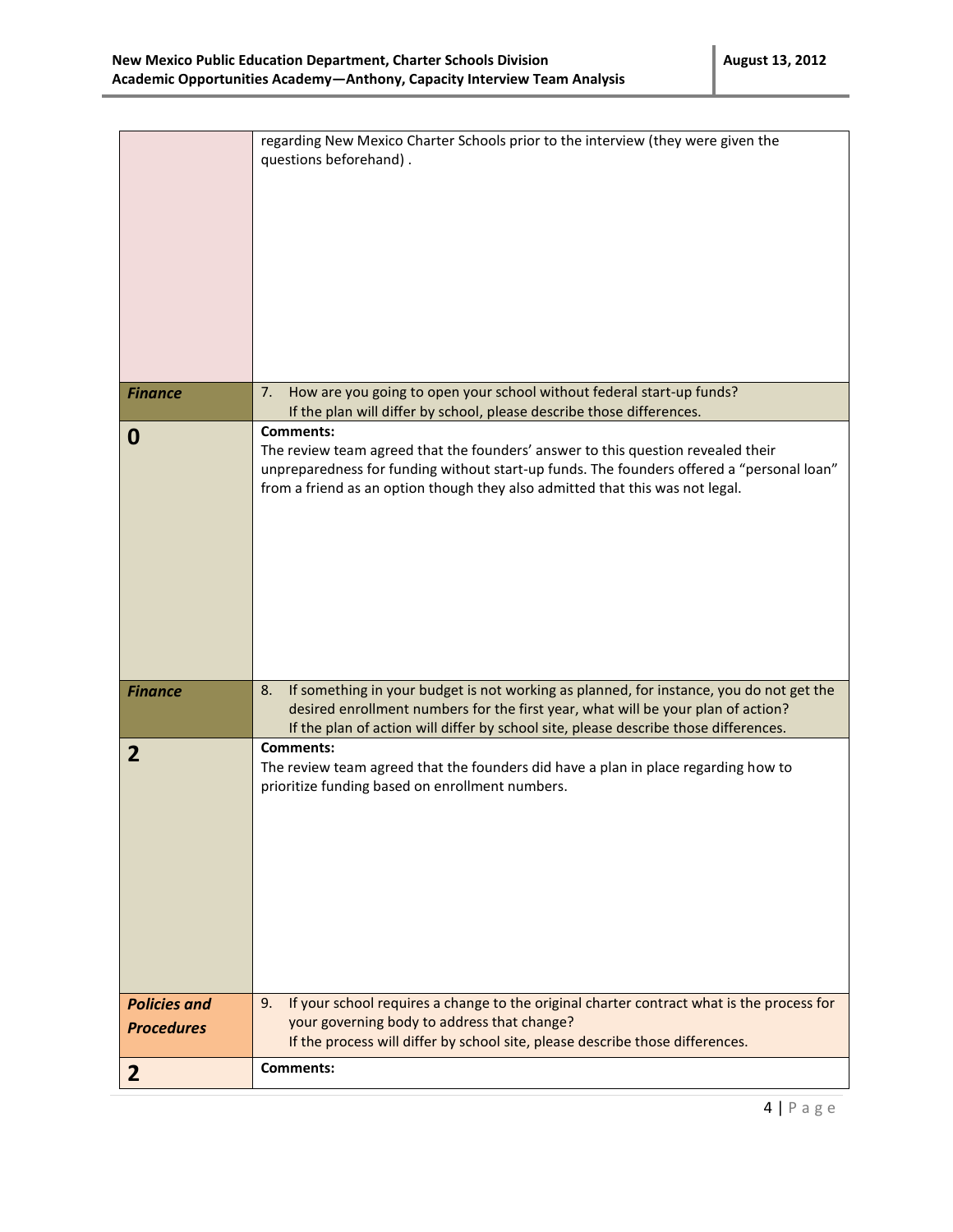$\blacksquare$ 

 $\top$ 

| <b>Policies and</b><br><b>Procedures</b> | 10. What role do policies have in the operation of a school? What triggers the need for a<br>policy?                                                                                                                                                                                                                                                                                                              |
|------------------------------------------|-------------------------------------------------------------------------------------------------------------------------------------------------------------------------------------------------------------------------------------------------------------------------------------------------------------------------------------------------------------------------------------------------------------------|
| 1.5                                      | <b>Comments:</b><br>The review team agreed that one of the founder's ideas was sufficient. However, when the<br>other founder spoke, he said things that raised concerns among the review team. This<br>discrepancy among answers between the two founders became a trend in several of their<br>answers.                                                                                                         |
| <b>Policies and</b>                      | 11. What do you anticipate your process will be for developing policies? How will you                                                                                                                                                                                                                                                                                                                             |
| <b>Procedures</b>                        | ensure that your policies and procedures are not only compliant, but current and<br>effective?<br>If the process will differ by school site, please describe those differences.                                                                                                                                                                                                                                   |
| 1.5                                      | <b>Comments:</b><br>The review team determined that the founders were prepared to follow the legislature<br>closely and are seeking legal counsel for understanding many of the issues. However,<br>again, like the last question, the review team agreed that one of the founder's ideas was<br>sufficient. However, when the other founder spoke, he said things that raised concerns<br>among the review team. |
| <b>Planning Year</b>                     | 12. What major challenges do you anticipate during the planning year as you work to open                                                                                                                                                                                                                                                                                                                          |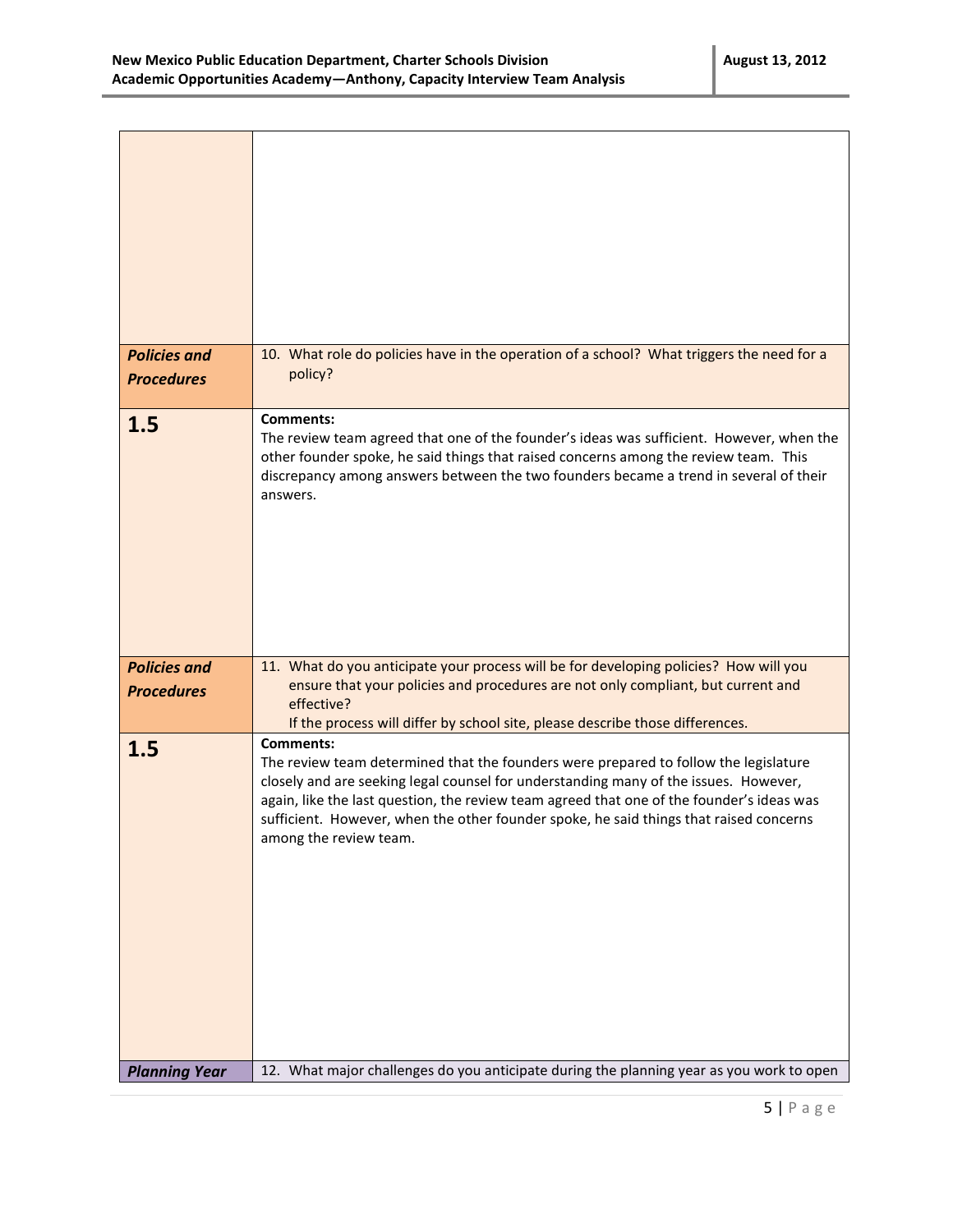|                                                                                                  | a new school? How do you envision organizing yourselves to carry out the tasks<br>required to open a school?                                                                                                                                                                                                                                                                                                                                                                             |
|--------------------------------------------------------------------------------------------------|------------------------------------------------------------------------------------------------------------------------------------------------------------------------------------------------------------------------------------------------------------------------------------------------------------------------------------------------------------------------------------------------------------------------------------------------------------------------------------------|
|                                                                                                  | If you anticipate the challenges to differ by school, please describe those differences.                                                                                                                                                                                                                                                                                                                                                                                                 |
| 1                                                                                                | Comments:<br>The review team agreed that the founders were aware of the planning-year tasks. They<br>mentioned the planning-year checklist. However, the review team agreed that they did not<br>mention any of the substantial challenges regarding the obvious amount of work that<br>comes with opening five schools at once in an unfamiliar state.                                                                                                                                  |
| <b>Review Team's</b><br><b>Individualized</b><br><b>Question:</b><br><b>Organization</b>         | 13. Please distill the Academic Opportunities Academy educational model into a brief<br>description, explaining how the combination of programs and approaches that make<br>up the model ensure high student outcomes. Describe any adjustments or adaptations<br>of the model that you plan to make for any of the five target communities to ensure<br>that it will serve the various student populations that will be served.                                                         |
| .5                                                                                               | <b>Comments:</b><br>The review team agreed that some of the description of the model helped the team better<br>understand the way the school would function. At the same time, many questions about<br>their model, considering all of the ideas proposed within their application, remained<br>unanswered.                                                                                                                                                                              |
| <b>Review Team's</b><br><b>Individualized</b><br><b>Question:</b><br><b>Mission &amp; Vision</b> | 14. In AOA's responses to the PSFA Questionnaire (in Appendix I of the application), Mark,<br>you wrote that you opened a private school to "test [your] ideas"  "until [your]<br>charter schools opened." Please describe what ideas specifically were being tested,<br>and how will the lessons you learned from those tests be applied to the proposed New<br>Mexico schools. What is the future of the private school in El Paso, should your<br>charters in New Mexico be approved? |
| 0                                                                                                | Comments:<br>The founders described 90% student mastery of the idea that they were testing. Then,<br>they turned the question over to parent representatives of the EL Paso, private AOA to                                                                                                                                                                                                                                                                                              |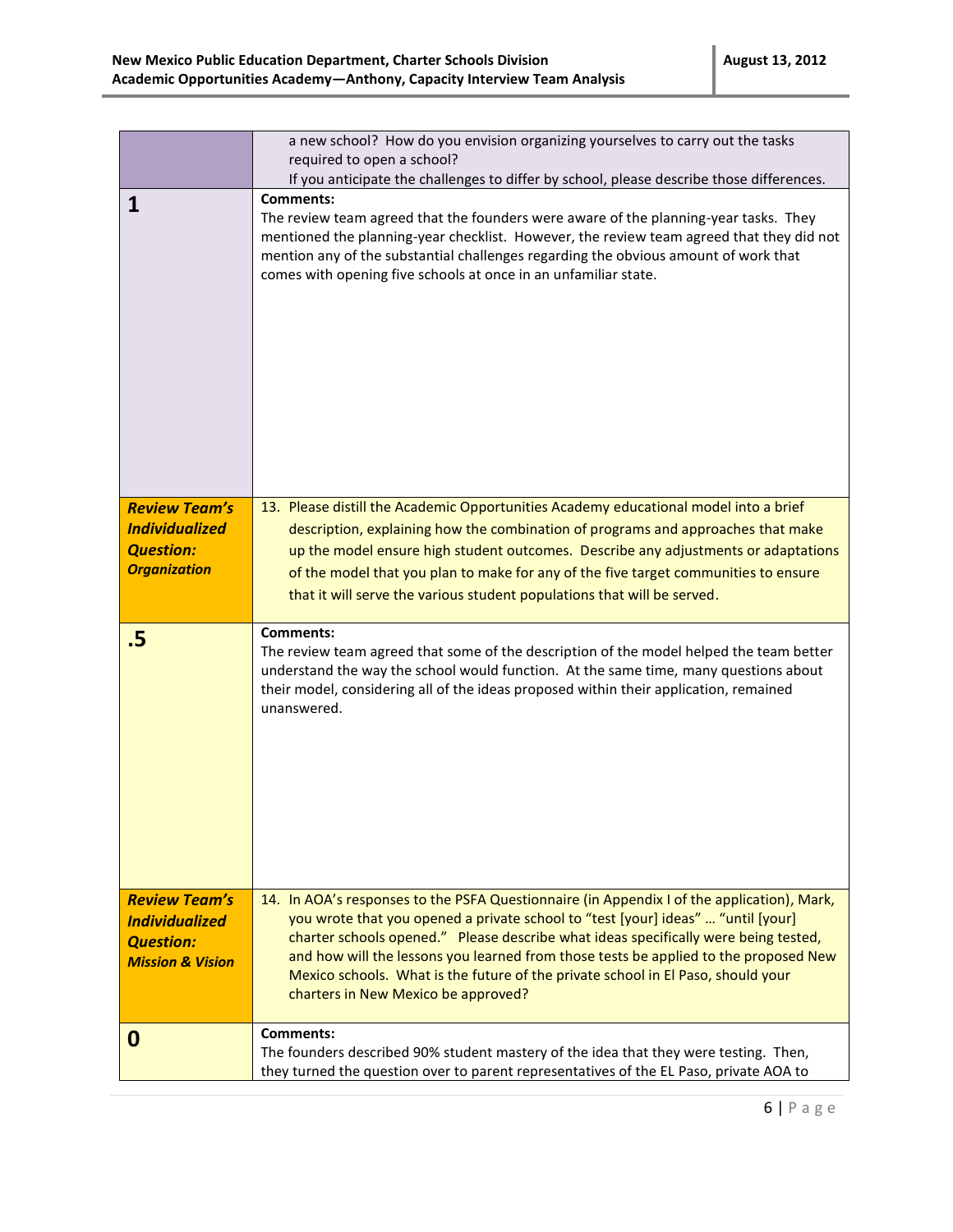| <b>Review Team's</b>                                                                     | testify to the effectiveness of that model; however, it was clear that the effectiveness of<br>the model is based on the educational outcomes of approximately 9-20 students in a<br>private school setting. The review team agrees that this model's effectiveness may not<br>translate well in a public charter school serving 300 students.<br>15. There are impressively high expectations for student achievement (academic,                                                                          |
|------------------------------------------------------------------------------------------|------------------------------------------------------------------------------------------------------------------------------------------------------------------------------------------------------------------------------------------------------------------------------------------------------------------------------------------------------------------------------------------------------------------------------------------------------------------------------------------------------------|
| <b>Individualized</b><br><b>Question:</b><br><b>Organization</b>                         | attendance, graduation, etc.) described in the Academic Opportunities Academy<br>application. What is your plan of action to ensure that all AOA students will meet<br>these expectations?                                                                                                                                                                                                                                                                                                                 |
| 1.5                                                                                      | <b>Comments:</b><br>The founders emphasized attendance monitoring in their response to this question. They<br>also discussed addressing the gaps and IEPs for each student. However, the review team<br>agreed that the founders did not address other challenges beyond attendance that<br>realistically accompany this goal.                                                                                                                                                                             |
| <b>Review Team's</b><br><b>Individualized</b><br><b>Question:</b><br><b>Organization</b> | 16. How will you support and sustain the Academic Opportunities Academies' graduation<br>requirement of 34 high school credits, in terms of staffing, scheduling, and budgeting?                                                                                                                                                                                                                                                                                                                           |
| 0                                                                                        | <b>Comments:</b><br>The review team agreed that the founders did not appear to know what their graduation<br>requirements were as proposed in the application. The review team would also note that<br>there was a difference in opinion among the two founders regarding the credit<br>requirement. The founders also revealed that they did not have a sound plan in place to<br>fully staff this requirement. They mentioned volunteers to teach classes who were<br>essentially without certification. |
| <b>Review Team's</b><br><b>Individualized</b><br><b>Question:</b>                        | 17. Charter Schools are often scrutinized for the way they support - or fail to support - the<br>success of students with disabilities. Please describe the specific plans and structures<br>you have decided to implement that will ensure that all Academic Opportunities                                                                                                                                                                                                                                |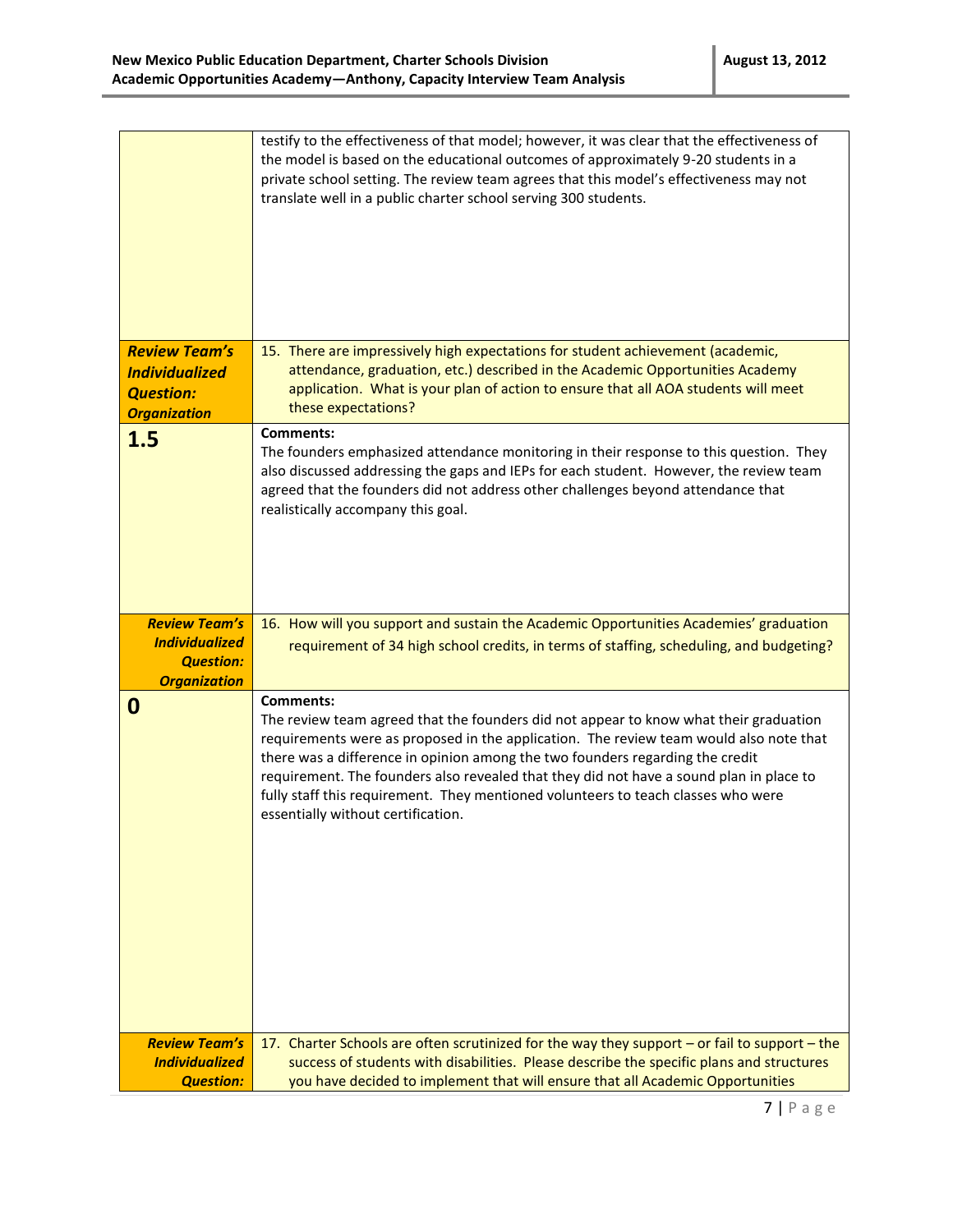| <b>Organization</b>                                                                      | Academies support students with disabilities, ensure their graduation, and facilitate<br>success in college and careers.                                                                                                                                                                                                                                               |
|------------------------------------------------------------------------------------------|------------------------------------------------------------------------------------------------------------------------------------------------------------------------------------------------------------------------------------------------------------------------------------------------------------------------------------------------------------------------|
| 1                                                                                        | <b>Comments:</b><br>The review team agreed that the answer was inadequate and uninformed. They proposed<br>one special education teacher for each school of 300-400 students. The review team would<br>note that the founders did not appear to understand how to establish a special education<br>program that is in accordance with federal and state law.           |
| <b>Review Team's</b><br><b>Individualized</b><br><b>Question:</b><br><b>Organization</b> | 18. Please elaborate on the role or roles of the Community Advisory Groups, explaining<br>not only their function, but to whom they answer and how they fit into the Academic<br>Opportunities Academies' decision-making processes.                                                                                                                                   |
| 1                                                                                        | <b>Comments:</b><br>The review team would like to note that the founders appeared to have different ideas<br>regarding the answer to this question. The review team agreed that while their answer<br>included important concepts such as community, parent, and student involvement and<br>support, the founder's plan to carry out this complex process was lacking. |
| <b>Review Team's</b><br><b>Individualized</b><br><b>Question:</b><br><b>Organization</b> | 19. Please describe the existing support for Academic Opportunities Academies in each of<br>the five target communities:<br>• Anthony                                                                                                                                                                                                                                  |
| 0                                                                                        | Comments:<br>The review team agreed that in order to get any substance in these answers the team had<br>to continuously ask for clarifying questions of the founders. Even when prompted, the<br>review team agreed that the applicants did not have efficient responses demonstrating<br>community support.                                                           |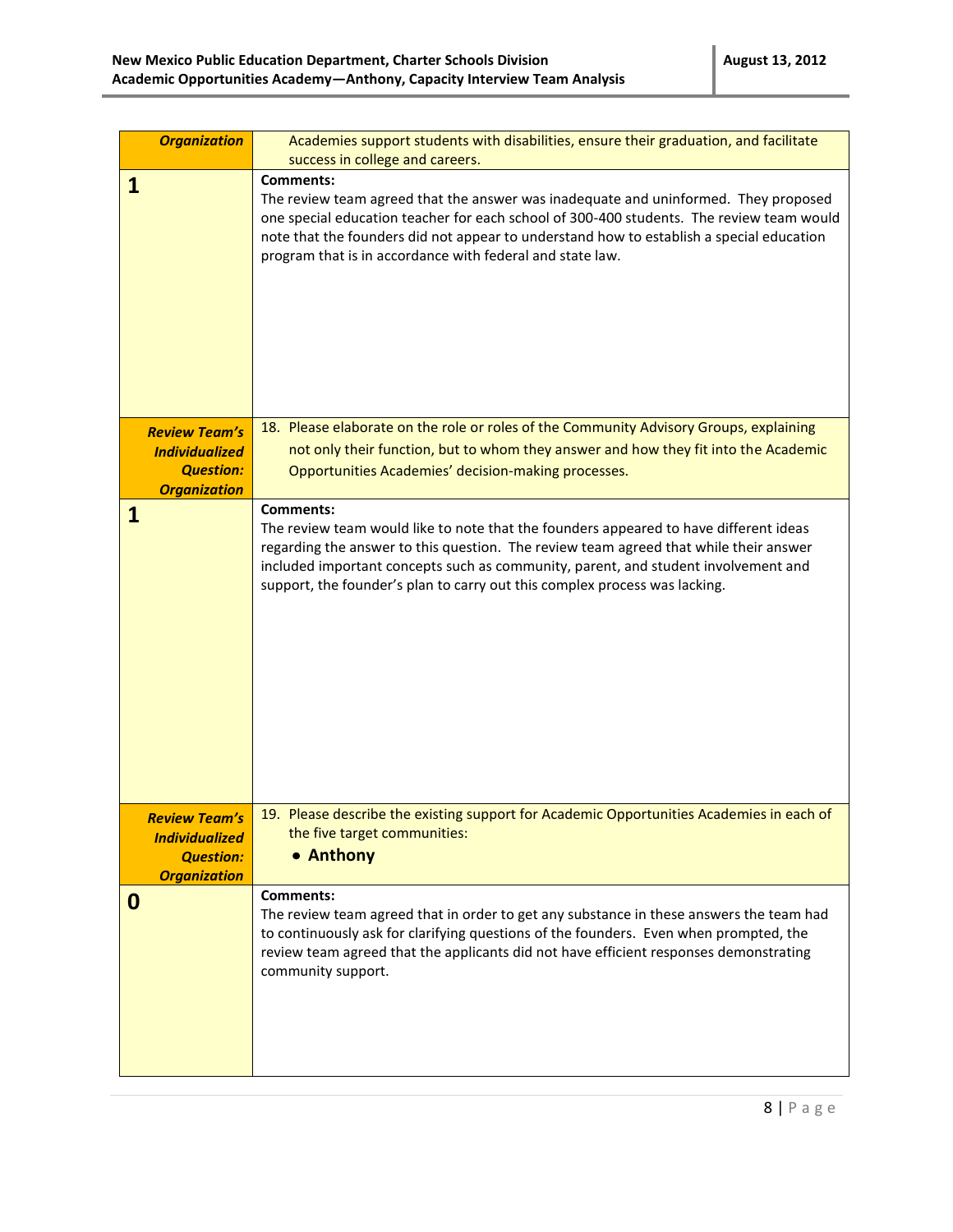| <b>Review Team's</b><br><b>Individualized</b><br><b>Question:</b><br><b>Organization</b> | 20. Please describe the existing support for Academic Opportunities Academies in each of<br>the five target communities:<br>• Alamogordo                                                                                                                                                                            |
|------------------------------------------------------------------------------------------|---------------------------------------------------------------------------------------------------------------------------------------------------------------------------------------------------------------------------------------------------------------------------------------------------------------------|
| 0                                                                                        | <b>Comments:</b><br>The review team agreed that in order to get any substance in these answers the team had<br>to continuously ask for clarifying questions of the founders. Even when prompted, the<br>review team agreed that the applicants did not have efficient responses demonstrating<br>community support. |
| <b>Review Team's</b><br><b>Individualized</b><br><b>Question:</b><br><b>Organization</b> | 21. Please describe the existing support for Academic Opportunities Academies in each of<br>the five target communities:<br>• Carlsbad                                                                                                                                                                              |
| 0                                                                                        | <b>Comments:</b><br>The review team agreed that in order to get any substance in these answers the team had<br>to continuously ask for clarifying questions of the founders. Even when prompted, the<br>review team agreed that the applicants did not have efficient responses demonstrating<br>community support. |
| <b>Review Team's</b><br><b>Individualized</b><br><b>Question:</b>                        | 22. Please describe the existing support for Academic Opportunities Academies in each of<br>the five target communities:<br>• Deming                                                                                                                                                                                |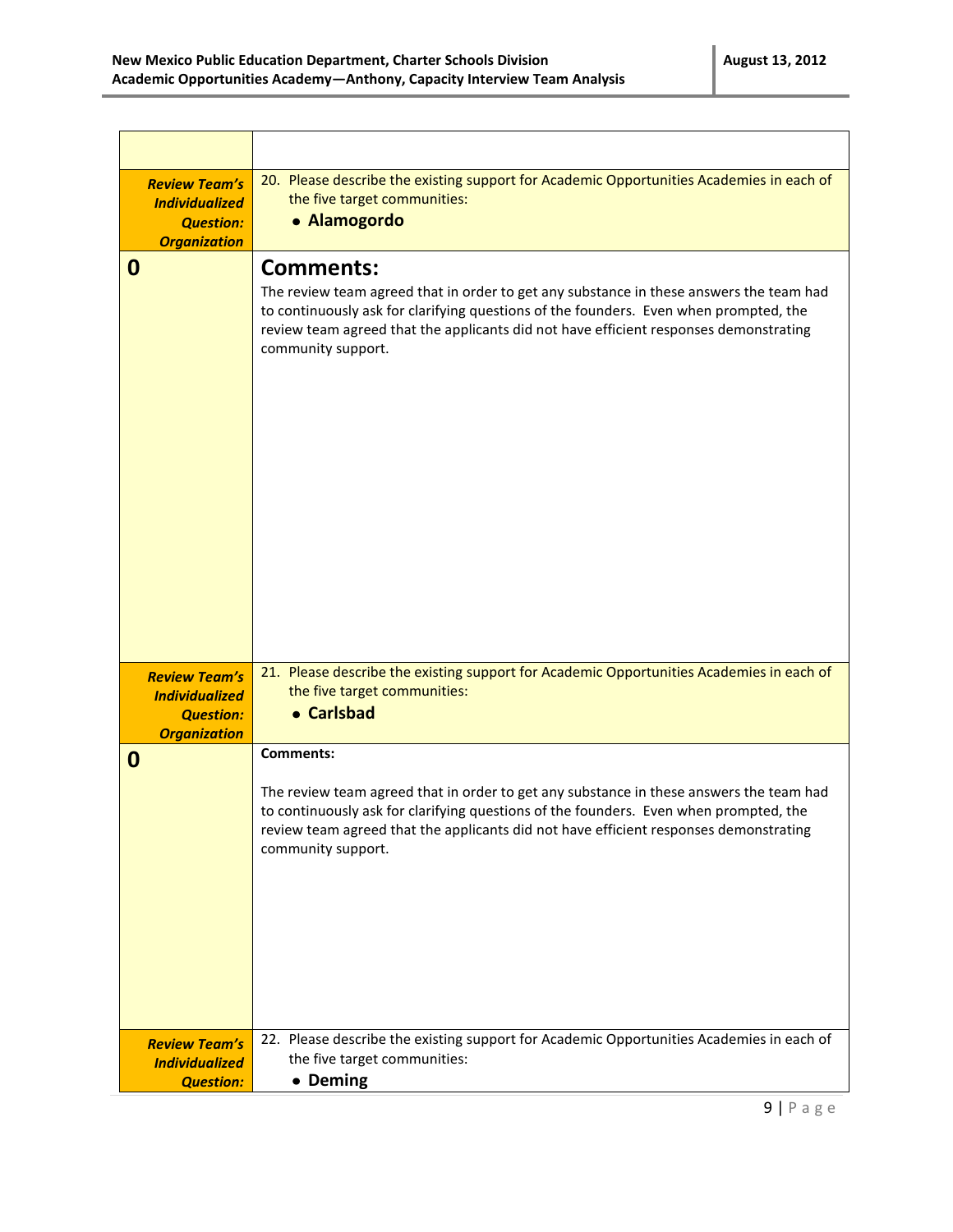| <b>Organization</b>   |                                                                                                                                          |
|-----------------------|------------------------------------------------------------------------------------------------------------------------------------------|
| 0                     | <b>Comments:</b>                                                                                                                         |
|                       | The review team agreed that in order to get any substance in these answers the team had                                                  |
|                       | to continuously ask for clarifying questions of the founders. Even when prompted, the                                                    |
|                       | review team agreed that the applicants did not have efficient responses demonstrating                                                    |
|                       | community support.                                                                                                                       |
|                       |                                                                                                                                          |
|                       |                                                                                                                                          |
|                       |                                                                                                                                          |
|                       |                                                                                                                                          |
|                       |                                                                                                                                          |
|                       |                                                                                                                                          |
|                       |                                                                                                                                          |
| <b>Review Team's</b>  | 23. Please describe the existing support for Academic Opportunities Academies in each of                                                 |
| <b>Individualized</b> | the five target communities:                                                                                                             |
| <b>Question:</b>      | • Las Cruces                                                                                                                             |
| <b>Organization</b>   |                                                                                                                                          |
| 0                     | <b>Comments:</b>                                                                                                                         |
|                       | The review team agreed that in order to get any substance in these answers the team had                                                  |
|                       | to continuously ask for clarifying questions of the founders. Even when prompted, the                                                    |
|                       | review team agreed that the applicants did not have efficient responses demonstrating                                                    |
|                       | community support.                                                                                                                       |
|                       |                                                                                                                                          |
|                       |                                                                                                                                          |
|                       |                                                                                                                                          |
|                       |                                                                                                                                          |
|                       |                                                                                                                                          |
|                       |                                                                                                                                          |
|                       |                                                                                                                                          |
|                       |                                                                                                                                          |
|                       |                                                                                                                                          |
|                       | 24. Describe the envisioned structure for managing and governing the five proposed                                                       |
|                       | schools.                                                                                                                                 |
|                       | Is there a single managing organization that oversees all five schools?                                                                  |
|                       | • Is there one board for all five schools, or a separate board for each school and an                                                    |
| <b>Review Team's</b>  | over-arching board for Academic Opportunities Academy?<br>• Is each school entirely autonomous, with only a shared mission and vision to |
| <b>Individualized</b> | connect them?                                                                                                                            |
| <b>Question:</b>      |                                                                                                                                          |
| <b>Organization</b>   | Please describe institutional relationships and reporting lines.                                                                         |
| .5                    | <b>Comments:</b>                                                                                                                         |
|                       |                                                                                                                                          |
|                       | The review team agreed that the applicants appeared to have thought about several viable                                                 |
|                       | options for how to set up their governance. However, their plan does not represent a site-                                               |
|                       | based school but instead represents an EMO. Again, the review team agreed that their                                                     |
|                       | answer to this question showed a lack of research and understanding of NM Charter School<br>Law.                                         |
|                       |                                                                                                                                          |